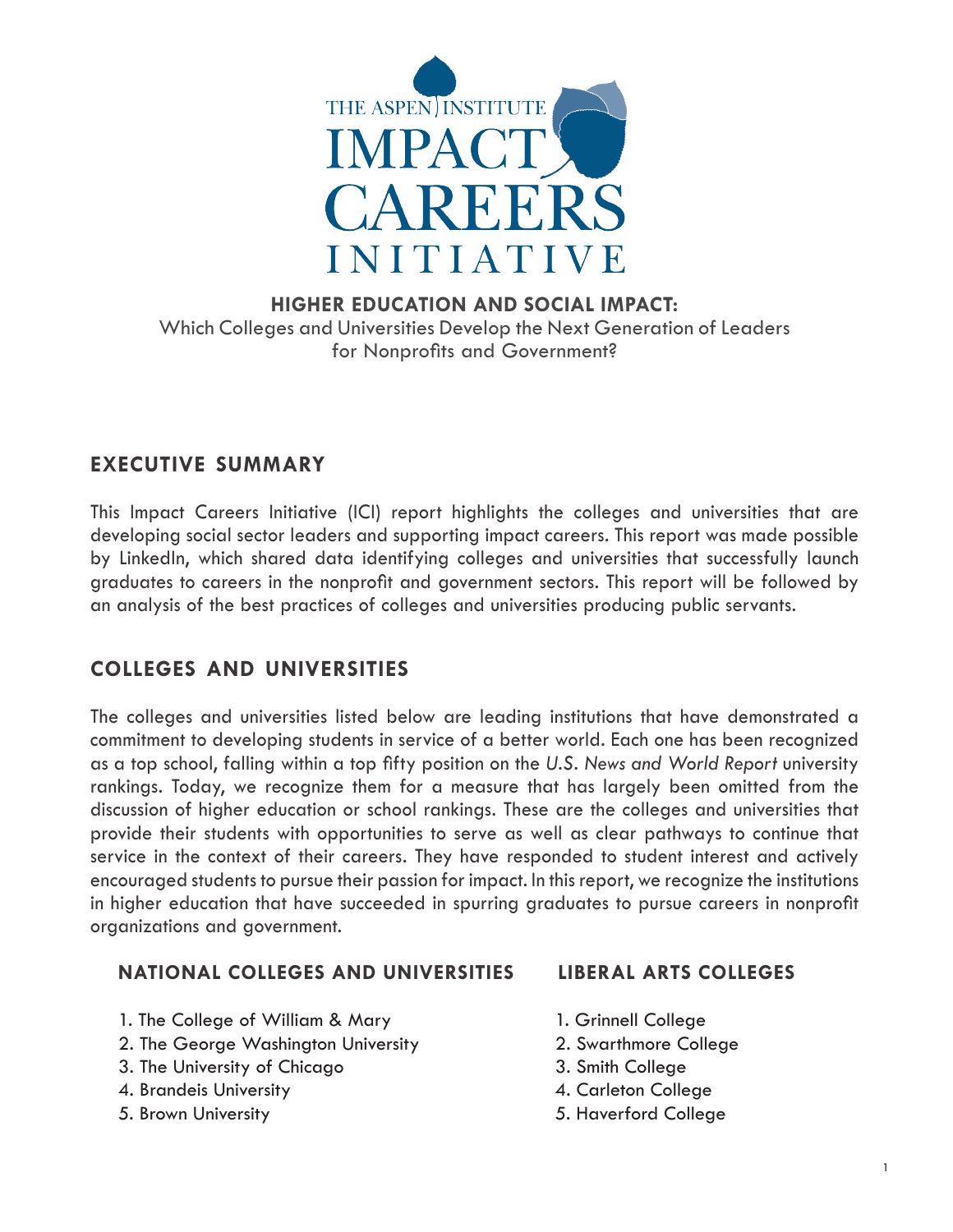# **introduction**

Efforts to solve the world's most pressing challenges come in many forms. Social enterprises view impact and intervention through a distinct lens, leveraging their unique assets, networks and resources to affect positive social change. No two organizations are identical. However, almost all effective organizations rely on top-talent to guide, shape and implement their work. Although many effective social enterprises are known for their capacity to "do more with less," many will be unable to sustain top-level performance without a consistent pipeline of exceptional change-agents from the Millennial generation.

Despite the growth of the U.S. social sector, there remains a growing leadership and talent deficit in the nonprofit sub-sector and in government, aggravated, in part, by a narrow pipeline of talent from higher education.<sup>1</sup> This trend cannot be attributed to disinterest in service or ennui on the part of Millennials. On the contrary, levels of in-school student engagement and volunteerism are at record levels: in 2012, 87% of first-year students frequently or occasionally volunteered.<sup>2</sup> Throughout the same year, more than three million college students performed 118 million hours of service across the country  $\rightarrow$  a contribution valued at \$2.5 billion.<sup>3</sup>

Colleges and universities have engaged student interest in social impact by providing a diversity of opportunities to serve, and students have responded by rising to the occasion in greater and greater numbers. Still, much of the momentum generated by student enthusiasm and commitment to service is lost after graduation. Margot Locker, a researcher with the Good Project under the Harvard Graduate School of Education, affirmed that "There is a noticeable disconnect in students' proclaimed interests and the careers they end up pursuing. While not the case with all students in our study, many students we interviewed expressed passion for various fields and topics but the jobs they were pursuing did not align with their passion." Colleges, universities and students themselves must come together to harness this energy and enthusiasm for impact before it is lost.

# **definitions**

We define "top talent" inclusively; the term refers to individuals who have the extraordinary skills and capabilities to affect positive social change. For the purposes of this report, we focus on "campus talent" from the Millennial generation—high-performers from top undergraduate institutions. Top talent is also inclusive of "community talent," remarkable young people who have all of the skills and experiences necessary to affect positive social change but may not have attended, or completed a degree from, an undergraduate institution. Storied organizations such as Public Allies, and countless change-agents throughout history, have demonstrated time and again that a college degree is not necessary to achieve extraordinary impact. However, to best leverage the data made available by LinkedIn, this report will concentrate its analysis on "campus talent." In forthcoming reports, the Impact Careers Team will turn its attention to "community talent." We define an "impact organization" as one striving to achieve an explicit social mission; these organizations range from community-based nonprofits to B-corporations to large government departments or private businesses. Finally, we define an "impact career" as any role served within an impact organization. In this report, we focus on nonprofit organizations and government.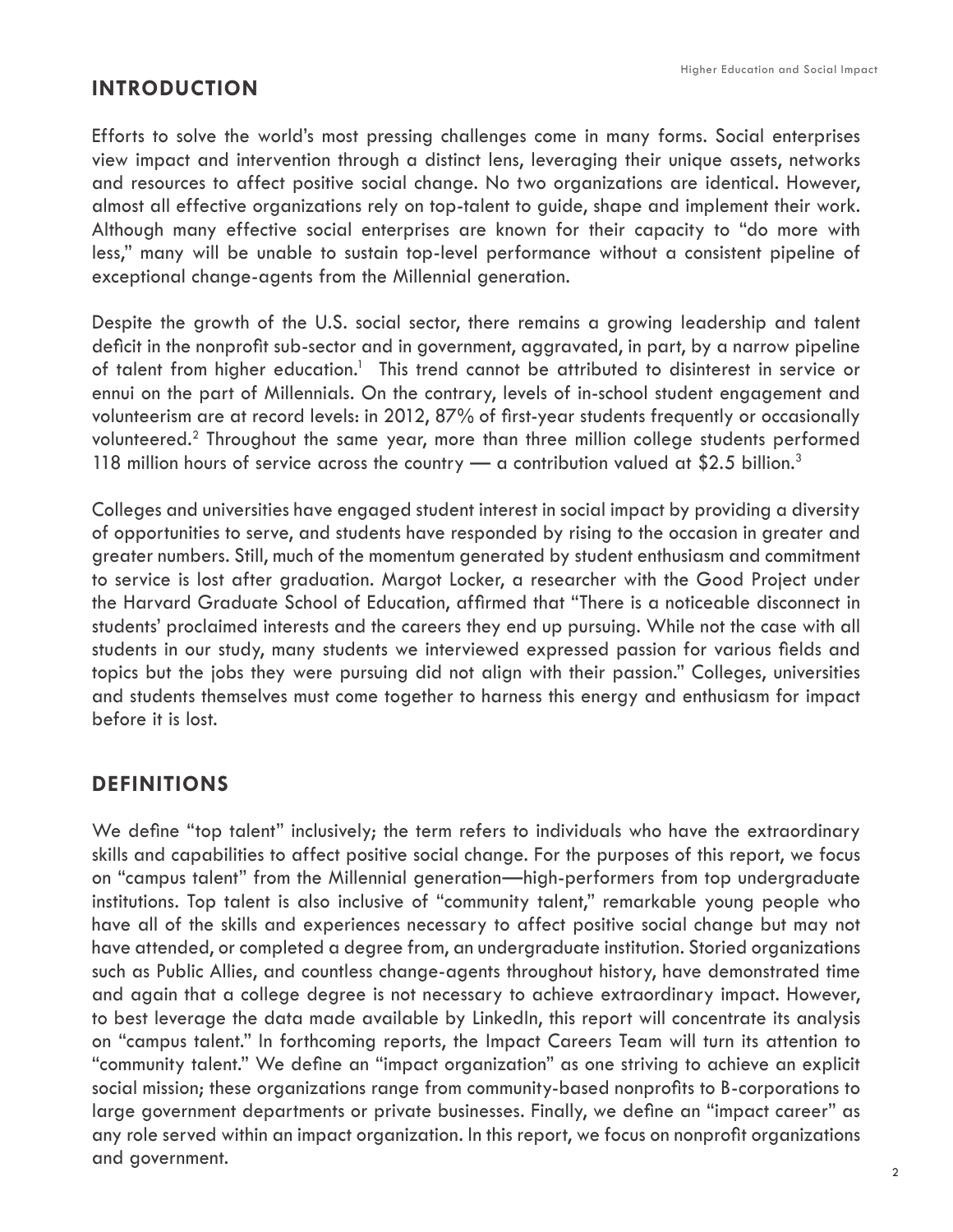## **defining the need:**

WHY IS A SOCIAL SECTOR "CAMPUS-TO-CAREER" PIPELINE IMPORTANT?

Striking a balanced talent portfolio is one of the primary reasons companies invest millions of dollars into college and university recruitment. Entry-level talent enables companies and organizations to maneuver quickly and efficiently in response to the strategic vision of senior leadership, while also providing a continuous pipeline for internal leadership development. As outlined in *The Leadership Pipeline,* successful organizations require an uninterrupted distribution of talent as well as an internal architecture for growing and developing that talent beginning at the entry-level:

*The Pipeline Demands a Continuous Flow.* As a result, you can't just do succession planning for one leadership level. All levels must be included. In fact, we've found that it's difficult to find and develop a CEO internally unless there's a good supply of leaders developed from the bottom to the top. Although not everyone aspires to be the CEO, some people do, and a solid group of candidates should be developing and moving up the pipeline so that when it's time to find a CEO there will be a number of internal candidate who have not skipped levels.<sup>4</sup>

Institutions of higher education cannot fortify the talent pipeline alone, especially if the social sector is not poised to recruit, develop, compensate and effectively engage top-talent (for more on the issue, please see our companion report, "Winning the War on Talent, For Good"). Even so, colleges and universities can accomplish a great deal to forge connections to impact careers.

# **measuring the social value of college and university**

Colleges and universities are continually called upon to demonstrate their value, often in terms adopting the policies and language of the market, namely "What is higher education's return on investment?" Too many colleges and universities struggle to answer that call in a way that recognizes their many social and economic contributions to the public good. In a time when state cuts to higher education have been "severe and almost universal," and as prominent individuals from many quarters question the basic utility of a degree, it is in the interest of colleges and universities to make that connection as clear as possible.<sup>5</sup> Unsurprisingly, the conversation about the return on investment (ROI) of a college or university degree largely revolves around the expected economic returns to graduates. The topic is at the center of former U.S. Secretary of Education William Bennett's recent book, *Is College Worth It?*, as well as popular rankings such as PayScale's "College Education ROI Rankings," an annual list featured in publications such as *Bloomberg BusinessWeek* and *The Wall Street Journal*. 6 Moving forward, colleges, universities and Millennials should endeavor to shift the conversation towards the social value generated for the community, nation and world. As Anthony Marx, President of Amherst, asserts, "We're in the business of graduating people who will make the world better in some way. That's what justifies the expense of the education."7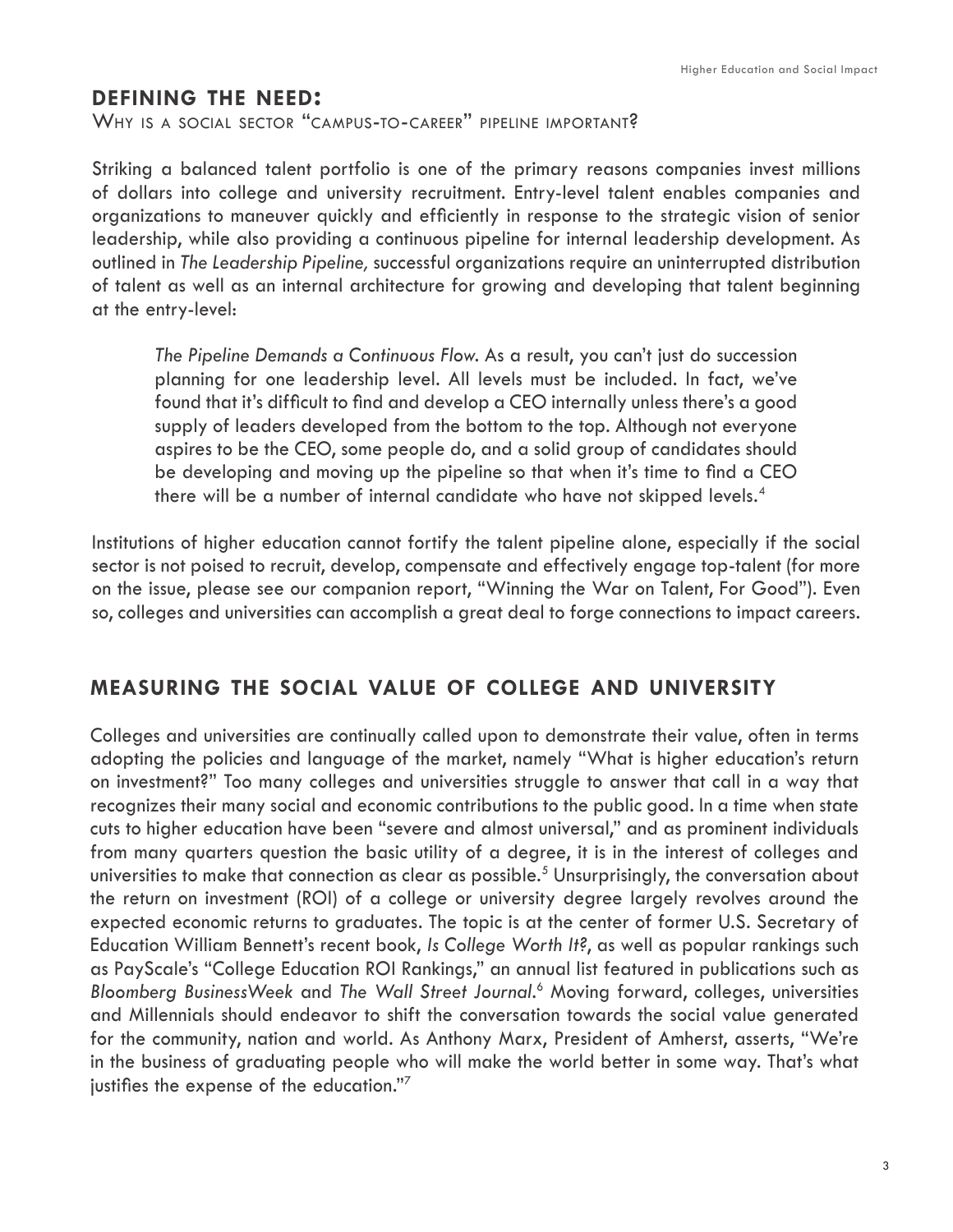The popular question "Is college worth it?" should not be avoided; instead, this question should be answered by higher education and the students themselves, to acknowledge the tremendous value of developing talent that endeavors to make the world a better place. However, discussions surrounding the value of and return on education, have largely omitted measures of social good on both the individual and institutional level. To broaden the conversation to include social impact metrics, and to identify possible uses of career data and networks, the Impact Careers Initiative conducted a study examining data from LinkedIn to identify the career choices of graduates. To be clear, the data provided by Linkedin is not comprehensive, nor is it definitive. However, the data does demonstrate that information about Millennial career decisions from higher education is within reach, and with adjustments, colleges and universities can take steps to strengthen the pipeline of talent into the social and public sector. For example, colleges and universities could leverage existing networks to connect with social sector alumni while also enhancing the evaluation process of their programming and curricula so that its intended impact of motivating students to serve the public interest is better achieved.

A highly-functioning sector is robust as well as self-sufficient, capable of recruiting talent and exceptional enough to retain it. In order to better understand social sector career paths, effective data also incorporates measures of continuation effect by evaluating graduates' first and second jobs. The Impact Careers Initiative looks forward to continued collaboration with institutions of higher education to develop an effective, accurate and empowering data source.

## **methodology**

In an article in *The Washington Post*, Gene Block, chancellor of the University of California at Los Angeles, wrote "While it is hard to correlate the benefits of a college education to societal well-being, never in my 35 years in higher education have I seen a more pronounced and sustained effort by young people to choose careers that serve society."8 This study marks a first step in the long but critical process of establishing that correlation and enabling students to choose impact careers in greater numbers.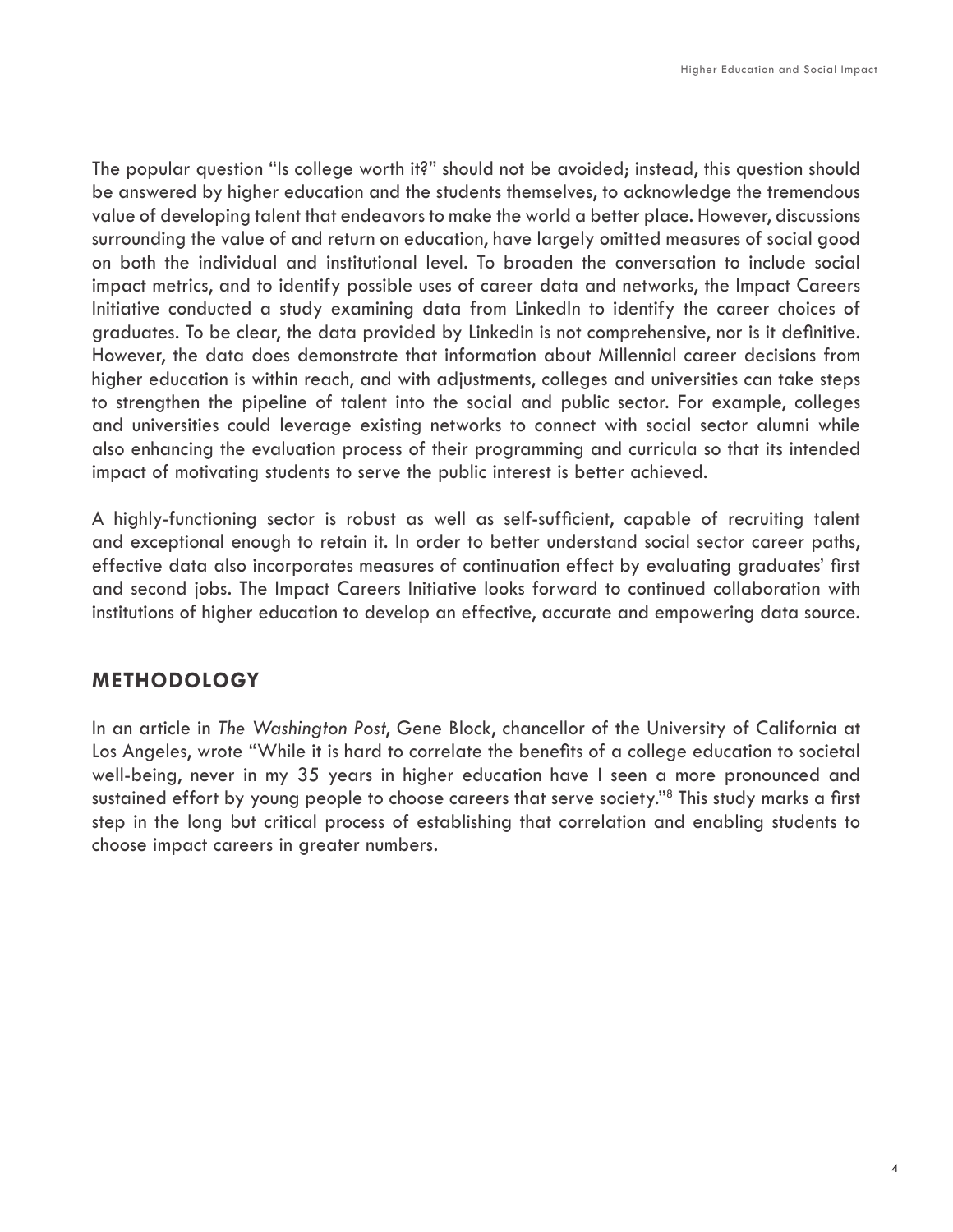# **what it measures**

#### THE DATA:

In this first iteration, the data is based on the percentage of bachelor's degree graduates from 2000 to 2010 who have LinkedIn profiles in which they list full-time work in the government or nonprofit organizations. As highlighted in the research of The Partnership for Public Service and the Bridgespan Group, these subsectors face tremendous difficulties attracting top-talent despite their unique positions to affect social change.

### THE SCHOOLS:

The analysis draws from the top 50 Universities and top 25 Liberal Arts Colleges according to the *US News & World Report's* 2012 college rankings, including only those within the top five positions (excluding The United States Naval Academy and West Point). Top talent—those with the greatest potential to change the world for the better—are by no means confined to this list of schools. Further, many of the next generation's leaders and change-makers will never pass through the higher education system at all. This initiative uses this list only as a starting point, which will grow to encompass both "community talent" and a much wider, more encompassing list of colleges and universities.

| <b>NATIONAL COLLEGES AND UNIVERSITIES</b> | <b>FIRST JOB</b> | <b>SECOND JOB</b> | <b>CONTINUATION EFFECT</b> |
|-------------------------------------------|------------------|-------------------|----------------------------|
| 1. The College of William and Mary        | 32.1%            | 31.1%             | $-1.0\%$                   |
| 2. The George Washington University       | 31.1%            | 30.4%             | $-0.7%$                    |
| 3. University of Chicago                  | 30.1%            | 30.0%             | $-0.1\%$                   |
| 4. Brandeis University                    | 28.2%            | 29.7%             | 1.5%                       |
| 5. Brown University                       | 27.3%            | 28.4%             | $1.0\%$                    |
|                                           |                  |                   | 0.1%                       |
|                                           |                  |                   |                            |
| <b>LIBERAL ARTS COLLEGES</b>              | <b>FIRST JOB</b> | <b>SECOND JOB</b> | <b>CONTINUATION EFFECT</b> |
| 1. Grinnell College                       | 41.2%            | 41.5%             | 0.3%                       |
| 2. Swarthmore College                     | 37.8%            | 37.4%             | $-0.5%$                    |
| 3. Smith College                          | 37.1%            | 38.6%             | 1.5%                       |
| 4. Carleton                               | 35.6%            | 36.1%             | 0.5%                       |
| 5. Haverford College                      | 35.4%            | 38.3%             | 3.0%                       |

As shown above, these schools have succeeded in driving commitment that extends beyond graduates first career choice. In an analysis of graduates' second jobs, the percentage employed in nonprofits or in government remained consistently high.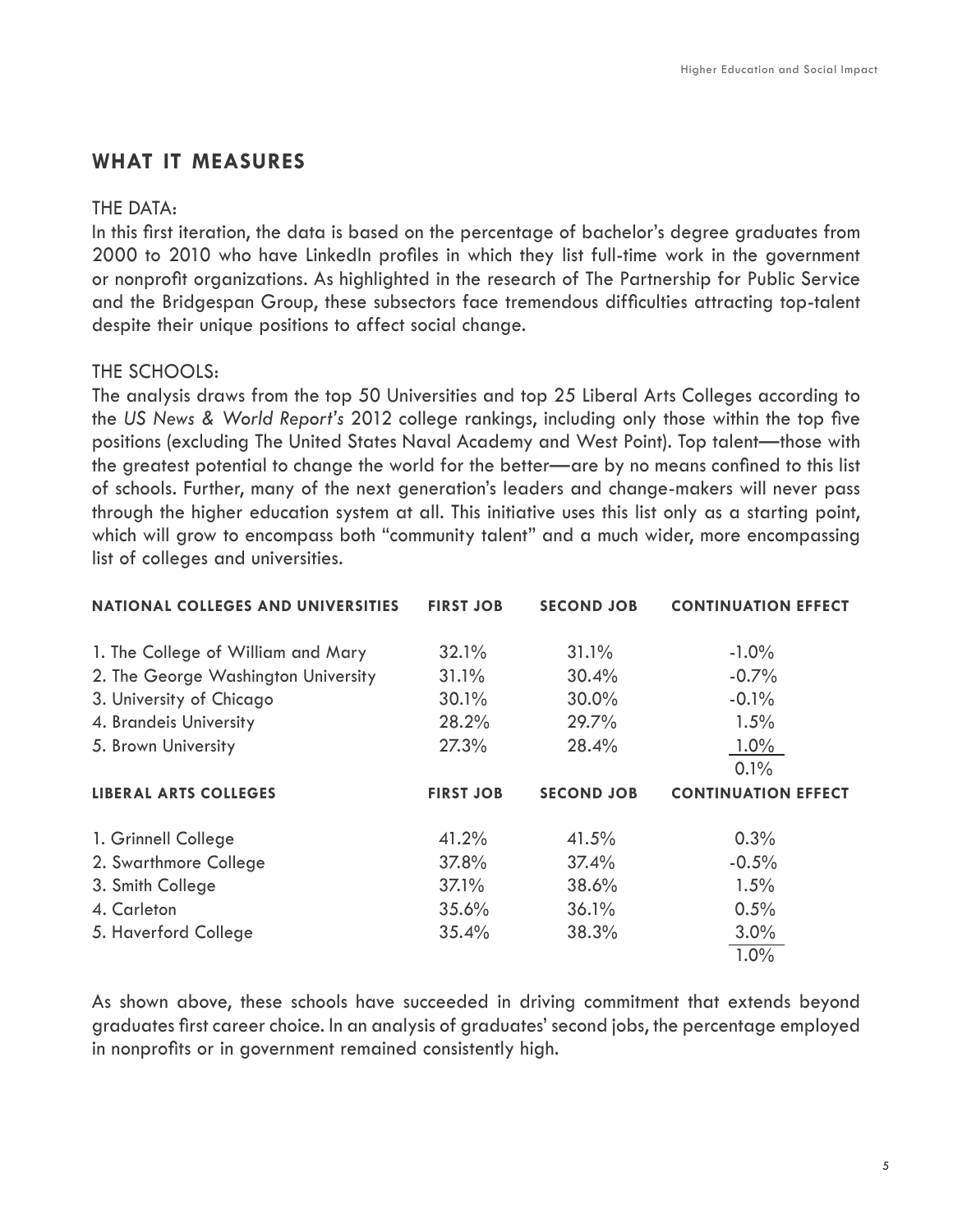# **conclusion**

The LinkedIn data and ranking metrics indicate a level of institutional success in supporting impact careers. To identify the causal mechanisms driving students to connect to impact careers, the Impact Careers Team turned to institutions of higher learning, identifying commonalities and evaluating programs through the lens of both their administrators and participants. The companion report, entitled "Developing the Impact Pipeline," aggregates interviews from leading schools, providing a platform for top institutions to share their opinions regarding best practices while also initiating a conversation around the career data and social networks that can collectively support and substantiate those practices.

We hope that recognizing these leading colleges and universities will help ignite a national conversation about and renew the focus on our colleges and universities as an effective training ground for leaders committed to building a better world.

## **acknowledgements**

We would like to offer our thanks and appreciation to the many people and schools who participated in our research. To begin, this report would not have been possible without LinkedIn's data, as well as their continued guidance throughout the research process. We are grateful for the faculty, staff and students who contributed their time and expertise to this study. Finally, the Impact Careers Initiative Team is deeply indebted to The Aspen Institute for hosting our work. We also wish to thank our generous supporters and partners. Thank you all.

Peter Brooks John Gunn Elizabeth Woodson Lenny Mendonca Zach Wenner

#### **Aspen Institute Staff Contributors**

Elliot Gerson Alex Blocker Eugenia Middleton **Sonal Goyal** Sogand Sepassi **Cindy Guan** Kerima Aberra Samrawit Tessema Trent Nicholas Alexa Wahl Ary Kim

#### **ICI Team Partners and Supporters**

Jonny Dorsey The Center on Poverty and Inequality at Harvard University Fagan Harris **Exercise Stanford Center on Philanthropy and Civil Society** 

Donna Horney **Meryam Bouadjemi**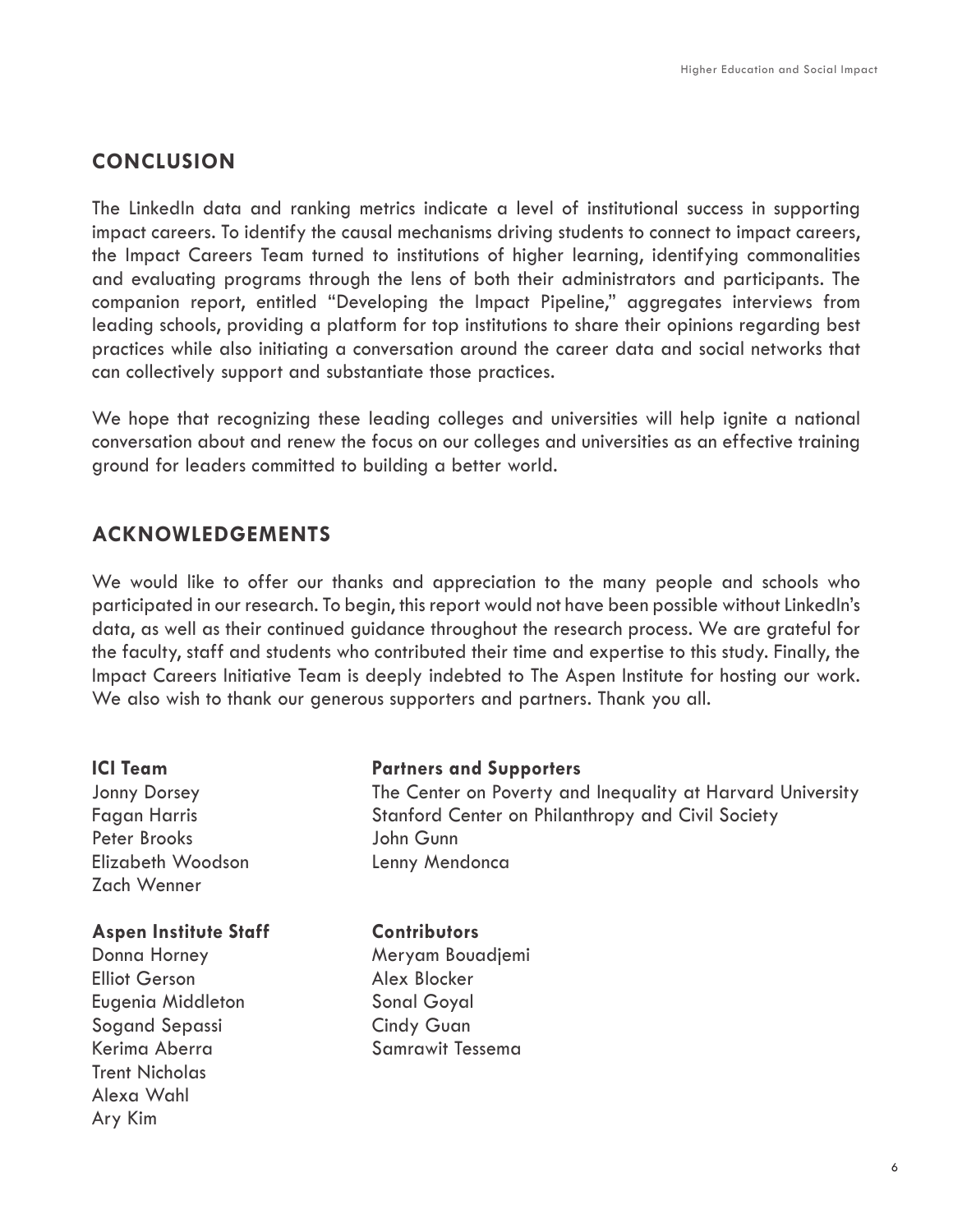# **endnotes**

1. Thomas Tierney, "The Nonprofit Sector's Leadership Deficit," (New York: The Bridgespan Group, 2006); The Partnership for Public Service, "Federal Leaders Face Challenges Attracting Top College Graduates to Government Service" (2012).

2. John Pryor et al., "The American Freshman: National Norms Fall 2012 Expanded Tables," (Los Angeles: Higher Education Research Institute, 2013).

3. Gene Block, "College is more than a 'return on investment,'" Washington Post, March 14, 2013.

4. Ram Charan, Stephen Drotter, James Noel. The Leadership Pipeline: How to Build the Leadership Powered Company (San Francisco: Jossey-Bass, 2011), 208.

5. Phil Oliff, Vincent Palacios, Ingrid Johnson, and Michael Leachman. "Recent Deep State Higher Education Cuts May Harm Students and the Economy for Years to Come" (Washington: The Center on Budget and Policy Priorities, 2013).

6. William Bennett and David Wilezol, Is College Worth It? (Tennessee: Thomas Nelson, 2013); "2013 College Education ROI Rankings: Does a Degree Always Pay Off?" PayScale, accessed June 16, 2013; "How Do Schools Stack Up?" The Wall Street Journal, accessed June 17, 2013. "What's Your College Degree Worth? Bloomberg Businessweek, accessed June 16, 2013.

7. Sara Rimer, "Big Paycheck or Service? Students Are Put to the Test," New York Times, June 23rd, 2008.

8. Gene Block, "College is more than a 'return on investment,'" Washington Post, March 14, 2013.